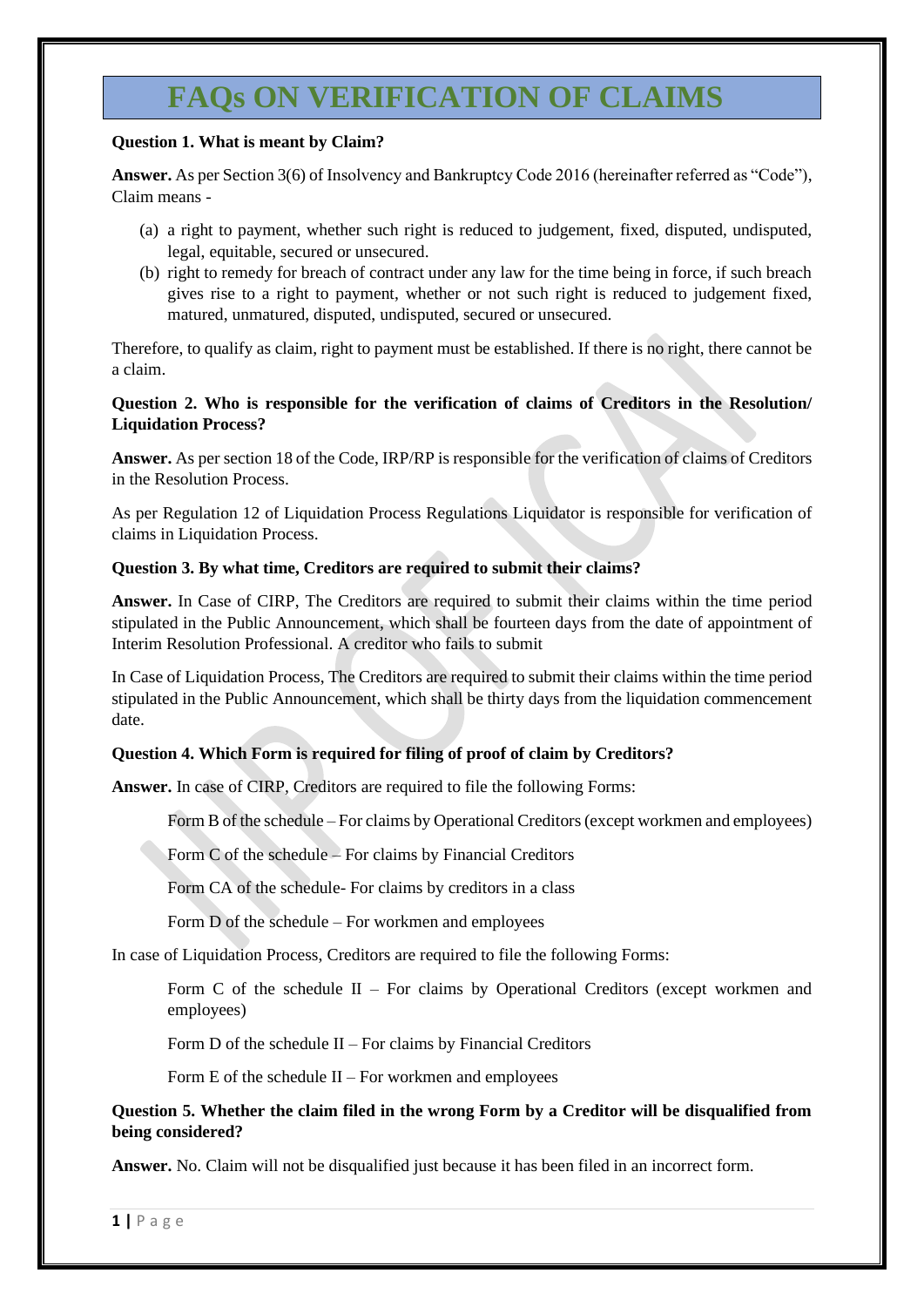# **Question 6. If any creditor fails to file proof of claim along with the Form will be disqualified from being considered?**

**Answer.** No. A creditor, who failed to submit proof of claim within the time stipulated in the Public Announcement, may submit such proof to the IRP/RP, as the case may be, till the approval of resolution plan by committee.

# **Question 7. Whether IP can admit a claim after the period of submission of claims is over, as stated in Public Announcement?**

**Answer.** Yes. A creditor who fails to submit claim with proof within the time stipulated in the public Announcement, may submit claim with proofs to IRP/RP, as the case may be, on or before the 90<sup>th</sup> day of Insolvency commencement day.

# **Question 8. Is there any time limit within which IRP/ RP has to verify the claims?**

**Answer.** Yes, IRP/ RP has to verify the claims within 7 days from the last date of the receipt of claims as per Regulation13(1) of Insolvency Process Regulations.

As per regulation 30 of Liquidation Process Regulations, liquidator shall verify the claims submitted with in 30 days from the last date of receipt of claims.

# **Question 9. Whether the IRP/ RP can consider those claims which are appearing in the Books of Accounts of the Corporate Debtor, but not submitted the claim?**

Answer. Yes, the IRP/ RP can consider those claims and can also ask for proof of claim from those creditors.

#### **Question 10. How these claims can be proved by the Creditors?**

**Answer.** As per Regulation 7,8 and 9 of Insolvency Resolution Regulations, Claims are proved on the basis of:

- i. Records available with the Information Utility.
- ii. Other relevant documents like:
	- a. a contract for the supply of goods and supply with Corporate Debtor
	- b. an invoice demanding payment for the goods and services supplied to the Corporate Debtor
	- c. a financial contract supported by financial statements as evidence of the debt
	- d. documentary evidence demanding satisfaction of claims.
	- e. A proof of employment such as contract of employment or evidence of demanding payment of unpaid dues.
	- f. Bank statements of the creditor showing non-satisfaction of the claim
	- g. An order of court or tribunal that has adjudicated upon non-satisfaction of claims, if any.

The IRP/RP may call for other evidence or clarification for the substantiation of the whole or part of the claim.

As per regulation 16 of Liquidation process regulations, A persons who claims to be a stakeholder, shall prove his claim for debt or dues to him, including interest, if any, as on liquidation commencement date.

#### **Question 11. How to file a claim as a Creditor?**

**Answer.** Creditors are liable to submit the proof of their claims in the prescribed Forms through:

i) Electronic means only (for financial creditors including creditor in a class)